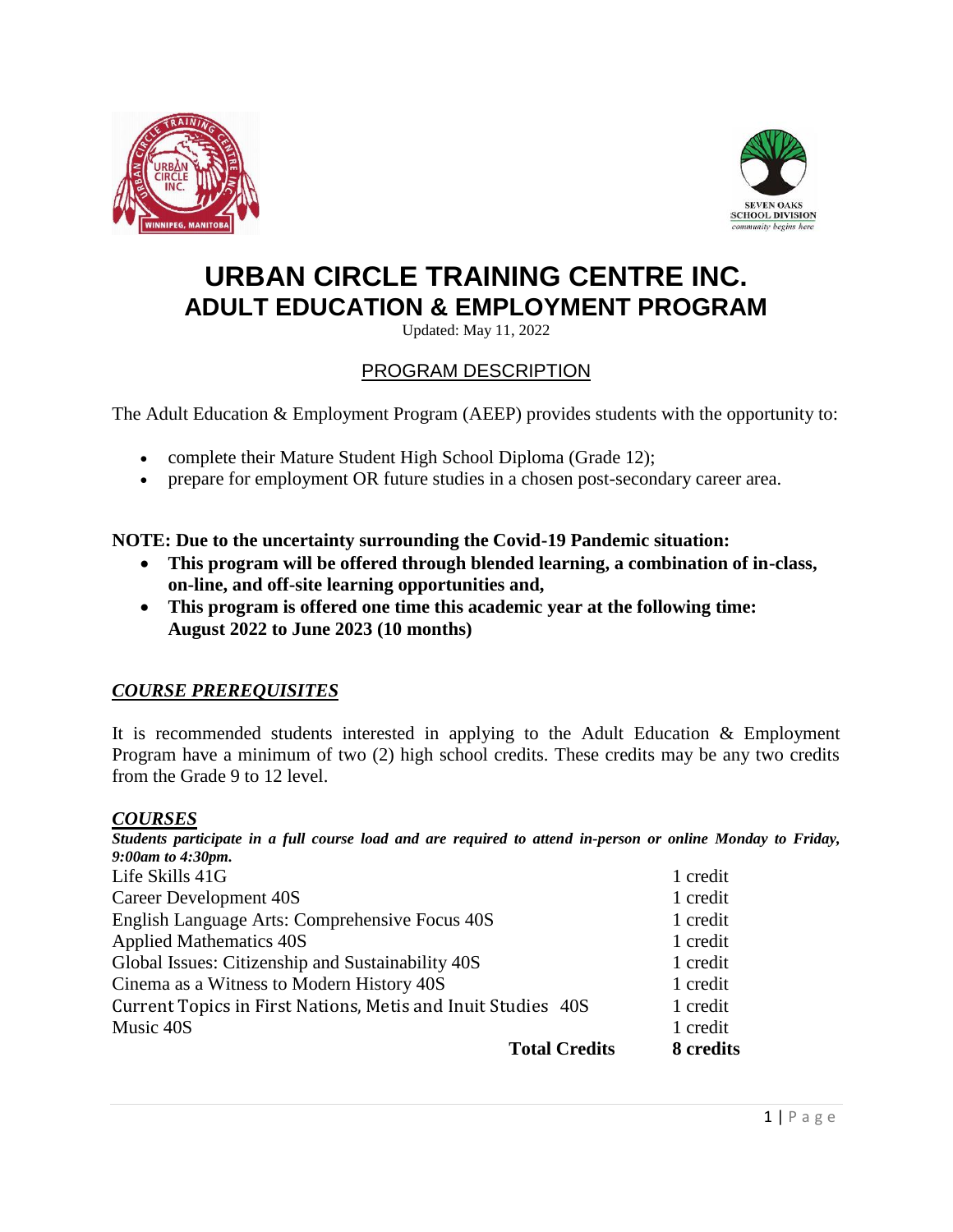#### **LIFE SKILLS 41G (1.0 credit)**

The Life Skills 41G course will focus on exploring topics in 5 areas of life: Self, Family, Job, Community, and Leisure. The lessons will help students to engage in self-reflection, sharing experiences, problem-solving, and practicing new skills. The cultural component is the foundation of this course and is integrated within the lessons. Students will develop their interpersonal skills through interactive activities like group work, role playing, sharing, team building, and presentations. Students are encouraged to take the information and strategies learned in the life skills & Aboriginal cultural awareness lessons and apply them to daily living both inside and outside of the classroom. This course will help students to work towards finding a balance in all areas of life based on the Medicine Wheel Teachings: Physical, Mental, Emotional, and Spiritual. Student attendance and participation are essential components of this course in order to build a strong foundation for successful completion of this program.

#### **CAREER DEVELOPMENT 40S (1.0 CREDITS)**

The Career Development 40S courses will help students acquire and apply knowledge and skills to make appropriate decisions for life, work, and further training that are required in today's economy. Students will be given the opportunity to explore potential occupations, and to demonstrate employability skills, essential skills, and specific occupational skills. Throughout the course, there will be presentations by members of the Winnipeg work community meant to open new doors and give students insight into the current world of work. There will also be field trips to the major Manitoba post-secondary institutions and a 3-week volunteer work placement where students will have further opportunities to gain knowledge and learn skills that will aid in their successful transition to work/further education after graduation.

#### **ENGLISH LANGUAGE ARTS: COMPREHENSIVE FOCUS 40S (1.0 CREDITS)**

The English Language Arts: Comprehensive Focus course assists students in developing their writing, reading, and speaking skills, and in making meaningful and effective language choices. Students will engage with and compose a variety of texts throughout the course in order to foster understanding and empathy, reflect culture, express feelings, experience, and bring enjoyment. Discussion, free-writing, letters, presentations, reports, essays, and literature will all be addressed within the course. As well, the majority of materials studied are written by Indigenous authors.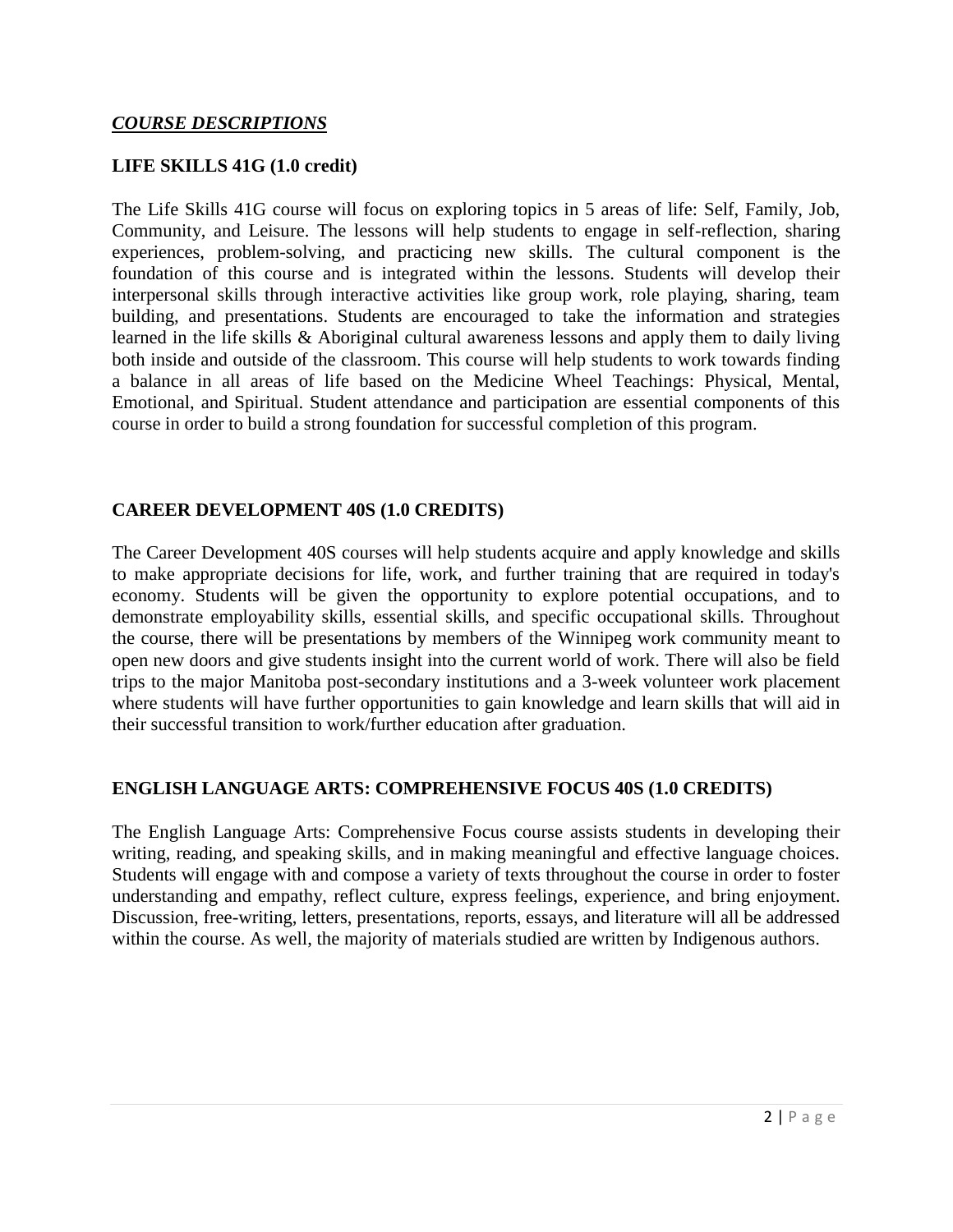### **APPLIED MATHEMATICS 40S (1.0 CREDITS)**

Applied Mathematics 40S is designed for students considering post-secondary studies, and promotes the learning of numerical and geometrical problem-solving techniques as they relate to the world around us. The primary goals of the Applied Mathematics course are to have students develop critical thinking skills through problem solving, and model real world situations mathematically to make predictions. Some topics studied include: foundations, personal finance, statistics, investment, design & measurement, matrices, vectors, and probability.

## **GLOBAL ISSIES: CITIZENSHIP AND SUSTAINABILITY 40S (1.0 CREDITS)**

Global Issues: Citizenship and Sustainability 40S explores what it means to be part of a globally connected, complex, and changing world. Learners engage and think critically about local, national, and global issues communities face today. Topics include First Nation development and reconciliation, wealth inequality, power, sustainable economies, healthy environments, medical advances and biotechnology. Learners also explore human rights, justice, peace and conflict, media influence, and gender. Classes allow for analysis, exploration, and discussion about personal connections to social and natural environments. Ultimately, the purpose of this course is for learners to demonstrate and express how to live peacefully and with care for each other and our shared world.

#### **CINEMA AS A WITNESS TO MODERN HISTORY 40S (1.0 CREDITS)**

Cinema as a Witness to Modern History 40S will engage Aboriginal students in an exploration of cinema as an interpreter of Aboriginal history. Students will analyze historical Aboriginal themes represented in various films and other sources. Throughout the course, students will apply critical media literacy skills in order to understand that film about Aboriginal people does not simply reflect the past, but interprets and retells the past and, at times, reconstructs it. Students will learn to critically analyze the role of film in interpreting selected historical topics related to Indigenous peoples around the world.

#### **CURRENT TOPICS IN FIRST NATIONS, METIS AND INUIT STUDIES 40S (1.0 CREDITS)**

This course will offer the Foundations for implementing, supporting the empowerment of students through the exploration of the history, Traditions, cultures worldviews and contemporary issues of Indigenous people in Canada and world wide. Students will gain knowledge and develop values, as well as the critical thinking, communication, analytical and inquiry skills, that will enable them to better understand past and present realities of indigenous people. Additionally, exploration of topics such as self-determination, selfgovernments, and language and culture reclamation allows students to understand and work towards the post-colonial future envisioned by Indigenous peoples,